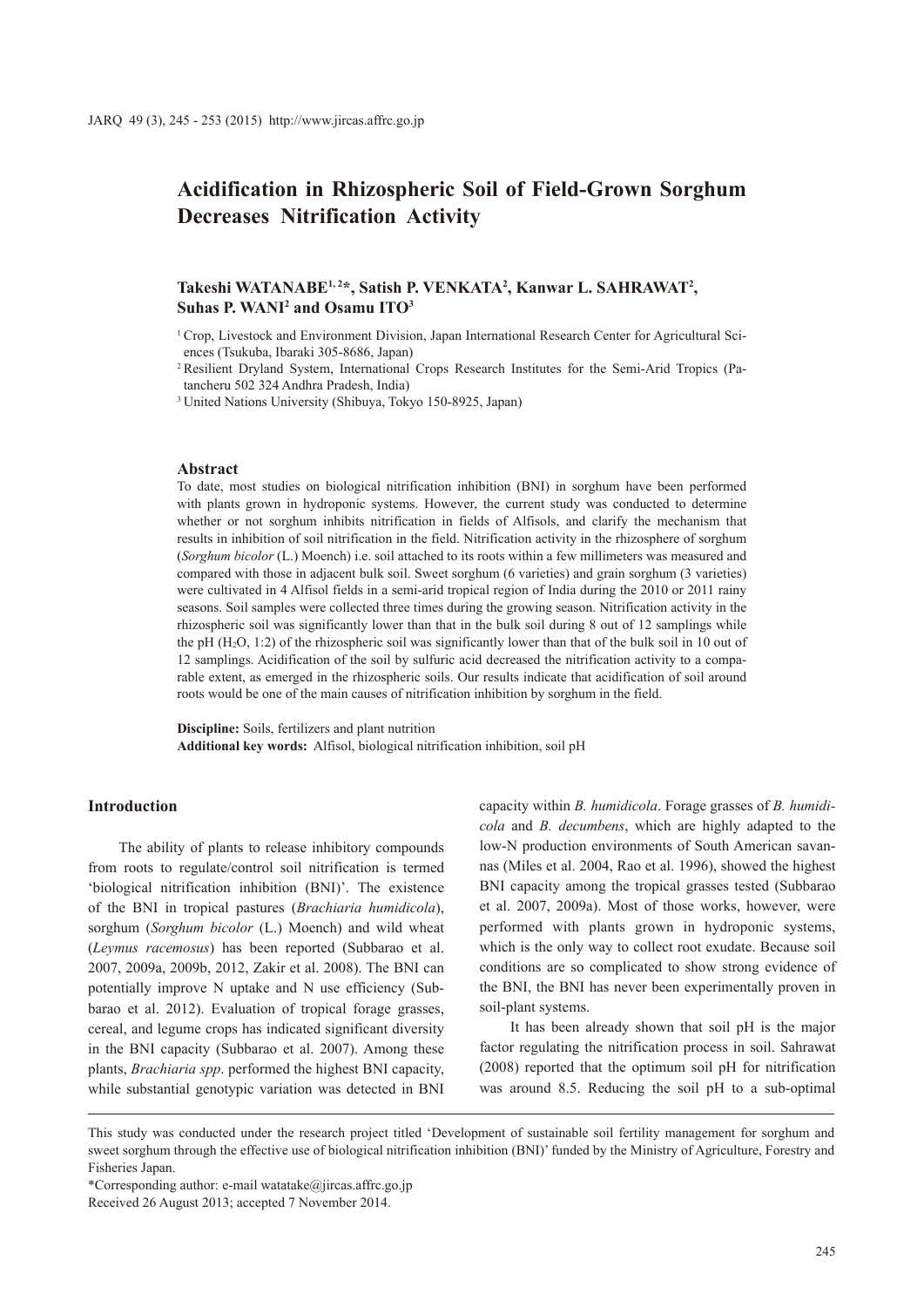value results in reduced nitrification. Plant roots mediate pH changes in the rhizospheric soil via several processes (El-Sjatmawi & Makhadmeh 2001, Hinsinger et al. 2003) and the nitrification of ammonium fertilizer has been recognized as a major contributor toward acidification of agricultural soils (Yanai et al. 2000, Summer & Moble 2003).

Subbarao *et al.* (2009b) reported that sorgoleone (2-hydorxy-5-methoxy-3-[(z, z)-8', 11',14'-pentadecatriene]-p-benzoquinone) exuded from sorghum roots has a strong inhibitory effect on ammonia-oxidizing bacteria (*Nitrosomonas sp.*), and contributes significantly to the BNI function in sorghum.

Sweet sorghum has the ability to produce considerable carbohydrates like sugarcane, and can be used for multiple purposes such as human food, animal feed and bio-fuel (Rao et al. 2009). BNI in sweet sorghum has not been studied like that in grain sorghum.

Alfisol is a typical soil in semi-arid and sub-humid tropics, which covers about 10% of South America and 20% of Africa. In Asia, Alfisols are found in the dry zone of Sri Lanka and India (Kosaki 2001) and cover more than 20%, where sorghum is one of the major food crops.

The objective of this study is to obtain evidence of the BNI in sorghum in fields of Alfisols, and clarify the mechanism involved in inhibiting soil nitrification in the field.

### **Materials and Methods**

#### **Evaluation of BNI in soil from sorghum fields**

Sweet sorghum and grain sorghum cultivars were grown in experimental Alfisol fields of the International Crops Research Institute for the Semi-Arid Tropics (ICRI-SAT) in Patancheru (17.53 °N, 78.28 °E) during the rainy seasons of 2010 and 2011. The soil pH  $(H<sub>2</sub>O, 1:2)$  of the surface layer (0-15 cm) prior to sowing was 8.1, 7.7, 7.4 and 5.6 for the Alfisol 1, 2, 3 and 4 fields, respectively. Alfisol 1 and 3 had been used for sorghum, pearl millet, groundnut and pigeonpea cultivation with irrigation every year in the previous decade, while the Alfisol 2 and 4 had been left fallow for most of the previous decade. Alfisol 2 was located at a bottom of a gentle slope while Alfisol 4 was located halfway up the slope.

Three grain sorghum cultivars (CSH 16, PVK 801 and HTJH 3201) and two sweet sorghum varieties (CSH 22SS and NTJ 2) were grown in two experimental fields of Alfisols (Alfisol 1 and 2) in ICRISAT during the rainy season of 2010. These sorghum varieties are recommended to farmers in the semi-arid tropical region of India by ICRI-SAT. The experimental set-up involved a randomized block design with three replications. The seeds were sown on the rows on June 22 in Alfisol 1 and July 2 in Alfisol 2 just after applying the basal fertilizer (urea: 30 kg N ha<sup>-1</sup>, TSP: 40 kg  $P_2O_5$  ha<sup>-1</sup>, gypsum: 200 kg ha<sup>-1</sup>, Boron: 0.475 kg ha<sup>-1</sup> and ZnSO<sub>4</sub>: 50 kg ha<sup>-1</sup>). Urea (30 kg N ha<sup>-1</sup> for each application) was top-dressed into the furrow along the row, one and two months after sowing (Table 1).

Six cultivars of sweet sorghum (CSH 22SS, NTJ 2, 675x700, ICSV 25263, ICSV 25274, ICSV 93046) were grown in two experimental fields (Alfisol 3 and Alfisol 4) in ICRISAT during the 2011 rainy season. The experimental design, method and application rate of fertilizers were unchanged from 2010 and the seeds were sown in rows on June 21 and 27 in Alfisol 3 and 4, respectively.

Soil was sampled from fields three or four times during the growing season. Three plants with roots and soil from the surface layer (0-20 cm) were collected from each plot. The plants were cut at ground level in the field and soil blocks with the roots (about  $20 \times 20 \times 15$  cm, width, length and depth, respectively) were brought to a pre-treatment room. The soil samples were separated into two parts, one

**Table 1. Schedule of seeding, nitrogen fertilization and soil sampling (days after sowing)**

|                                                 | Alfisol 1         | Alfisol 2 | Alfisol 3 | Alfisol 4 |  |
|-------------------------------------------------|-------------------|-----------|-----------|-----------|--|
| Ivents                                          | Days after sowing |           |           |           |  |
| Basal fertilizer application and sowing seeds   | $\boldsymbol{0}$  | $\theta$  | $\theta$  | $\theta$  |  |
| Top dressing (1st)                              | 34                | 28        | 34        | 35        |  |
| Soil sampling (1st)                             | 41                | 38        | 41        | 42        |  |
| Top dressing (2nd)                              | 62                | 59        | 62        | 63        |  |
| Soil sampling (2nd)                             | 69                | 66        | 69        | 70        |  |
| Soil sampling (3rd)                             | 111               | 108       | 98        | 98        |  |
| Soil sampling (for the supplemental experiment) |                   |           | 111       | 105       |  |
|                                                 |                   |           |           |           |  |

The sowing dates were June 22, 2010, July 1, 2010, June 21, 2011 and June 27, 2011 for Alfisols 1, 2, 3 and 4, respectively.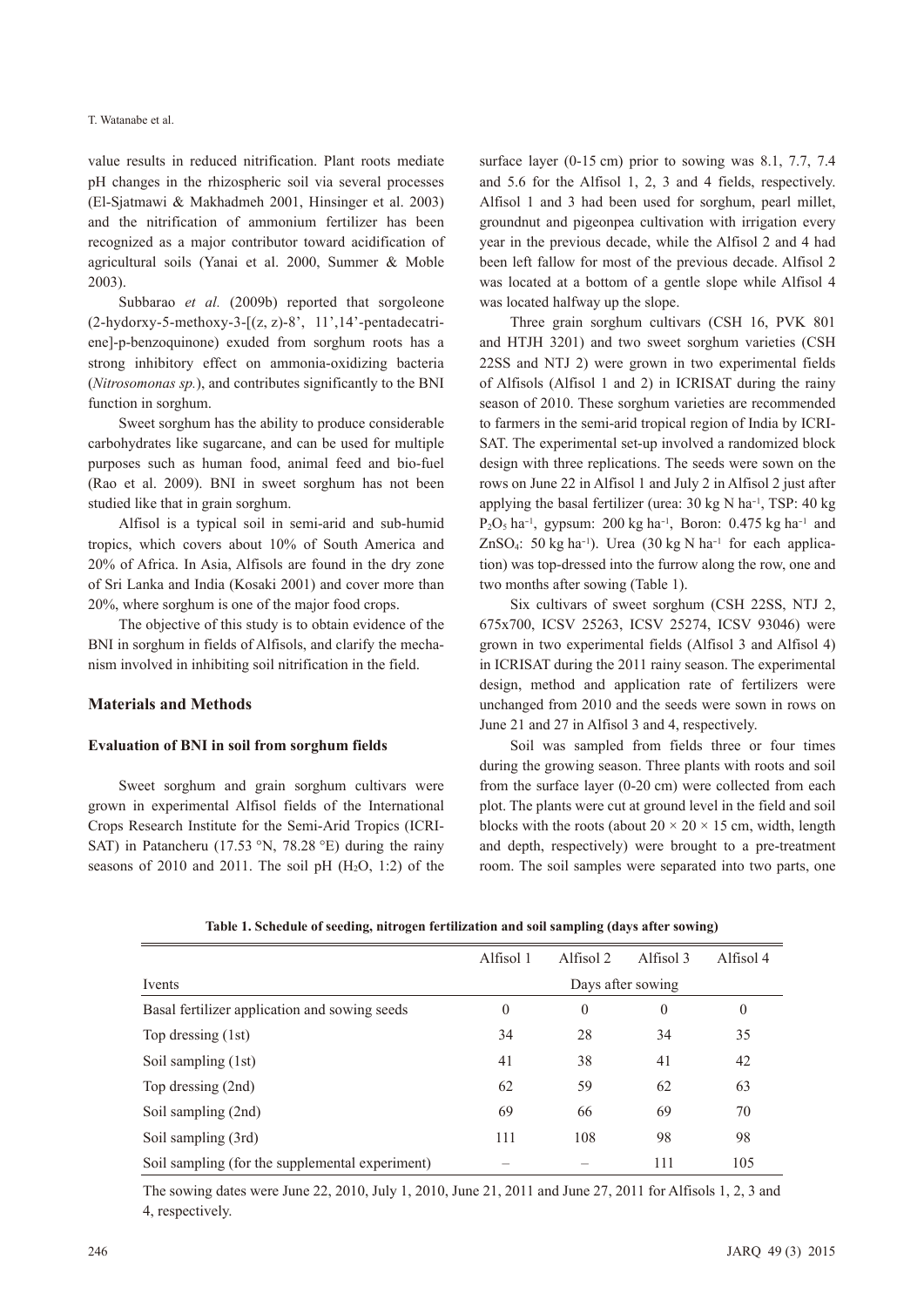of which attached to the roots within a few millimeters (rhizospheric soil) and the other soil (bulk soil). After removing the bulk soil, the roots were shaken in the air and soil still attached to the roots was deemed rhizospheric soil. The rhizospheric soil and bulk soil from all three plants in the same plot were well mixed to estimate nitrification activity. Soil moisture and  $pH$  (H<sub>2</sub>O, 1:2) for all soil samples was determined.

To estimate nitrification activity, the soil samples were taken into centrifuge tubes (each equivalent to 5 g of dry soil) and distilled water was added, followed by the addition of ammonium sulfate solution to samples held in tubes at supply  $20 \text{ mg kg}^{-1}$  as N. The final soil moisture was adjusted to make it equivalent to field capacity [0.24 as moisture/dry soil (w/w) (Sahrawat 1984)]. The samples were then sealed by Parafilm and incubated at 25°C. Ammonium and nitrate-N were extracted using 2 mol l<sup>-1</sup> KCl solution at zero (before applying ammonium sulfate), one, two and three days respectively after incubation, and the extracts were kept in a cold room until analysis. Ammonium and nitrate concentrations in the soil extracts were determined by an auto-analyzer (SKALAR, Netherlands). Nitrate + nitrite accumulation rates (mg N per kg dry soil per day) were calculated from the change in the nitrate + nitrite concentrations during the incubation (i.e.: the regression line slope) and regarded as nitrification activity of the soil samples.

The effects of soil type (i.e. the rhizospheric or bulk soils), sorghum varieties and sampling times on the nitrification activity and soil pH were tested by analyzing variance (ANOVA). To evaluate the BNI activity of sorghum (sweet and grain sorghum) cultivars on the nitrification activity in rhizospheric soil, a paired t-test was conducted for the nitrification rates and soil pH between the rhizospheric and bulk soils for five (in the 2010 season) or six (in the 2011 season) varieties overall. The correlations between the nitrification rates and soil pH were then tested for the samples collected during each sampling.

### **Estimation of the nitrification inhibition rate**

The nitrification inhibition rates in the rhizospheric soils to the bulk soils were calculated by the following formula:

Nitrification inhibition rate (%) =  ${1 - (Nitrification)}$ activity in the rhizospheric soil / Nitrification activity in the bulk soil) $\} \times 100$ (%) (1)

# **Effect of soil pH modification on nitrification activity**

An experiment was conducted to evaluate how the acidification of rhizospheric soil affected nitrification activLow Nitrification Activity in Rhizosphere of Field-Grown Sorghum

ity. Soil was sampled from the bare (−N) plots and CSH 22SS plots in the Alfisol 3 and 4 fields at 111 and 105 days after sowing (DAS) respectively, in 2011. The sampled soil from the CSH 22SS plot was separated into rhizospheric and bulk soils as mentioned above and the pH of bulk and bare soils (−N) from Alfisol 3 was modified by sulfuric acid solution with three different strengths  $(0, 6.9 \times 10^{-5})$ and  $1.4 \times 10^{-4}$  mol kg<sup>-1</sup> dry soil). Similarly, the pH of bulk and bare soils (−N) from Alfisol 4 was modified by sulfuric acid solution with three different strengths  $(0, 6.0 \times 10^{-5}$  and  $1.2 \times 10^{-4}$  mol kg<sup>-1</sup> dry soil). Sulfuric acid was not added to the rhizospheric soils from both Alfisol 3 and 4. For all these bulk, bare and rhizospheric soils, ammonium sulfate (20 mg kg-1 as N) was added. The moisture contents were adjusted to 0.24 as moisture/dry soil (w/w). The samples were incubated as mentioned above and their nitrification activity was measured.

### **Results**

The soil type (rhizospheric or bulk soils) significantly affected the nitrification activity for Alfisol 1, 3 and 4 (Table 2). Nitrification activities in rhizospheric soils were lower than those in bulk soils during eight out of 12 sampling times (Fig. 1), while ammonium N declined at a higher rate in the rhizospheric soil than the bulk soil in most sampling cases (Fig. 2), which showed that nitrification was inhibited in the hizospheric soils. There was a tendency for nitrification activities to decline in later growth stages except for Alfisol 3. Nitrification activities in the low pH Alfisol (Alfisol 4) were lower than those in Alfisols with higher pH.

The sorghum varieties significantly affected the nitrification activity for Alfisols 1, 3 and 4 (Table 2). In Tukey's multiple comparison test, nitrification activities did not differ significantly among the samples for all 12 sampling times, although the soil type significantly affected the soil pH for Alfisols 3 and 4 (Table 3). It was shown that the pH of the rhizospheric soils were lower than that of the bulk soils collected from the Alfisols fields in ten out of 12 sampling times (Fig. 3).

The nitrification activities and soil pH showed a significant positive correlation for Alfisols 3 and 4 except for Alfisol 3 at 98 days after sowing (Fig. 4), while the nitrification activity and soil pH had significant positive correlation for Alfisols 1 and 2 collected during the mid and late growth stages in the four fields.

The average nitrification inhibition rates of the three measurements ranged from −19 to 27% and were not consistent among the used varieties (Table 4). The nitrification inhibition rates were approximately 10-20% in most of the soil samples. The nitrification inhibition rates during the third sampling were exceeded those in the first and second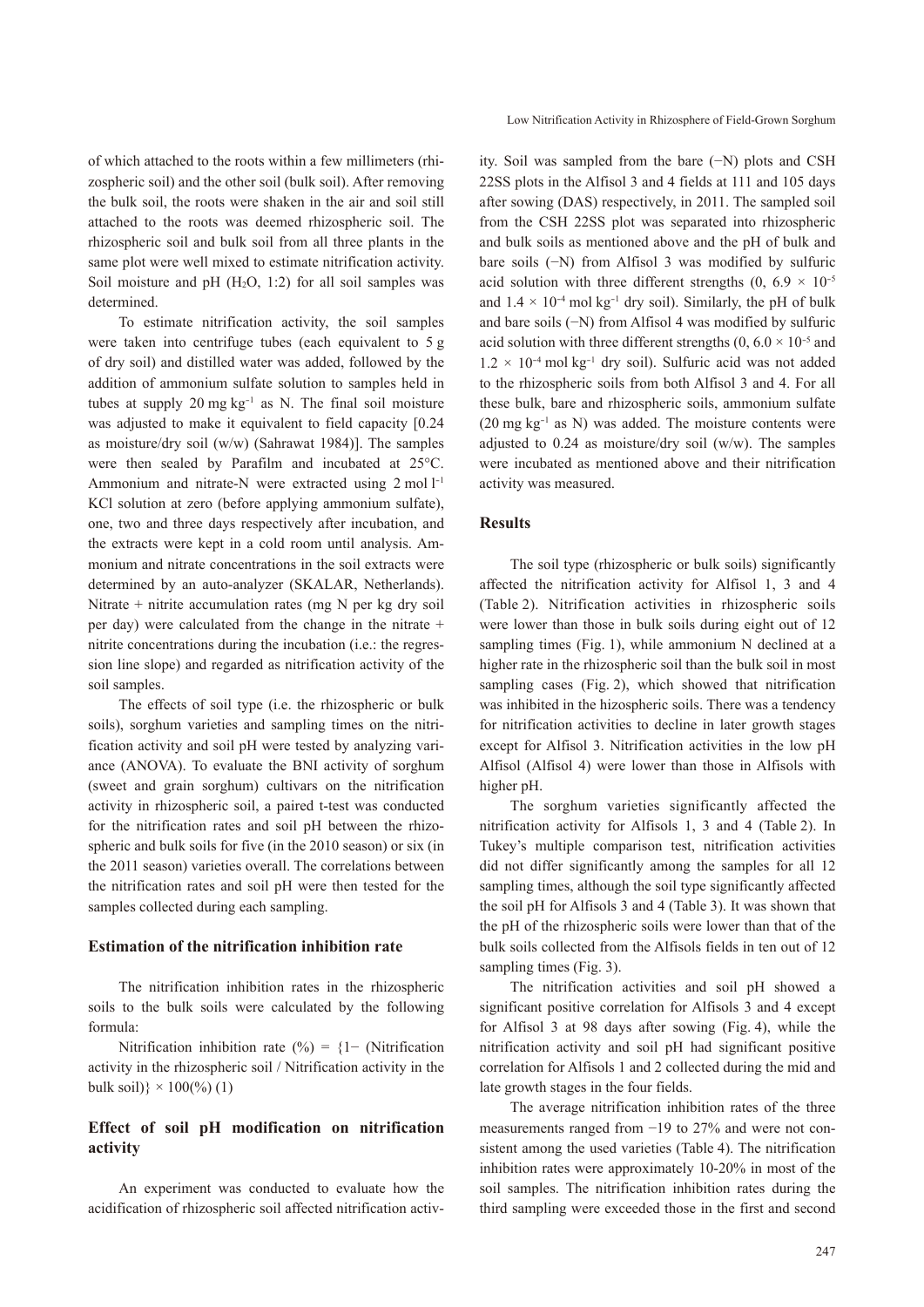T. Watanabe et al.

Alfisol1 Alfisol2 Alfisol3 Alfisol4 Soil Type¶ Variety 41 69 111 38 66 108 Soil Type¶ Variety 41 69 111 38 66 108 DAS DAS DAS DAS DAS DAS DAS DAS DAS DAS DAS DAS Rhizospheric soil CSH22SS 10.6 8.1 3.7 10.3 6.8 2.7 CSH16 9.3 7.4 4.3 12.2 7.8 4.3 Rhizospheric 675X700 5.3 4.2 5.7 3.2 2.4 1.7 soil CSH22SS 6.1 5.3 6.3 1.9 2.0 1.4 NTJ2 8.6 7.1 3.3 9.7 9.6 4.2 NTJ-2 5.6 4.9 5.9 3.3 2.2 1.9 PVK801 11.6 7.9 4.5 14.8 10.8 6.2 ICSV25263 5.0 4.2 5.6 2.9 2.4 1.7 HTJH3201 9.0 8.6 5.0 13.1 9.6 4.8 ICSV25274 5.2 4.8 6.1 3.0 2.6 1.5 ICSV93046 5.5 5.3 6.1 3.1 2.4 2.5 Bulk soil CSH22SS 10.4 8.2 5.4 10.4 7.7 5.8 Bulk soil CSH22SS 6.0 5.1 5.5 2.1 2.5 2.0 NTJ2 10.8 7.8 4.9 9.6 10.7 6.9 NTJ-2 6.6 6.0 6.1 2.9 3.7 2.0 CSH16 10.4 80 4.5 11.4 8.8 6.3 (675X700 6.0 5.7 5.4 3.3 3.7 2.4 PVK801 13.1 9.1 5.5 10.2 8.8 6.5 ICSV25263 5.4 5.5 5.7 3.2 3.5 2.5 HTJH3201 11.5 8.9 5.6 10.4 9.5 5.1 ICSV25274 6.3 5.4 6.5 3.2 3.3 2.1 ICSV93046 7.0 6.9 6.3 3.7 3.9 3.0 ANOVA ANOVA A (soil type) \*\* \* NS A (soil type) \*\* \* \* \*\* B (Variety) \* NS B (Variety) \* \*\* C (Sampling timing) \*\*\* \*\*\* C (Sampling timing) \*\*\* \*\*\* \*\*\* A×B NS NS A×B NS NS NS  $A \times C$  NS  $\longrightarrow$   $A \times C$  NS  $\longrightarrow$ B×C NS NS B×C NS NS A×B×C NS NS A×B×C NS NS

| Table 2. Nitrification activities in soil samples (mgN $kg^{-1}$ day <sup>-1</sup> ) |  |  |  |  |
|--------------------------------------------------------------------------------------|--|--|--|--|
|--------------------------------------------------------------------------------------|--|--|--|--|

¶: Rhizospheric soil or bulk soil. \*, \*\* and \*\*\* show significances of p<0.05, p<0.01 and p<0.001, respectively. NS: Not significant.



**Fig. 1. Average nitrification activities in the rhizospheric and bulk soils in each sampling** Black and white bars indicate rhizospheric and bulk soils respectively. Vertical bars mean standard error. (n=15 for Alfisols 1 & 2 and n=18 for Alfisols 3 & 4). \*\* and \*\*\* show significant differences p<0.01 and p<0.001, respectively.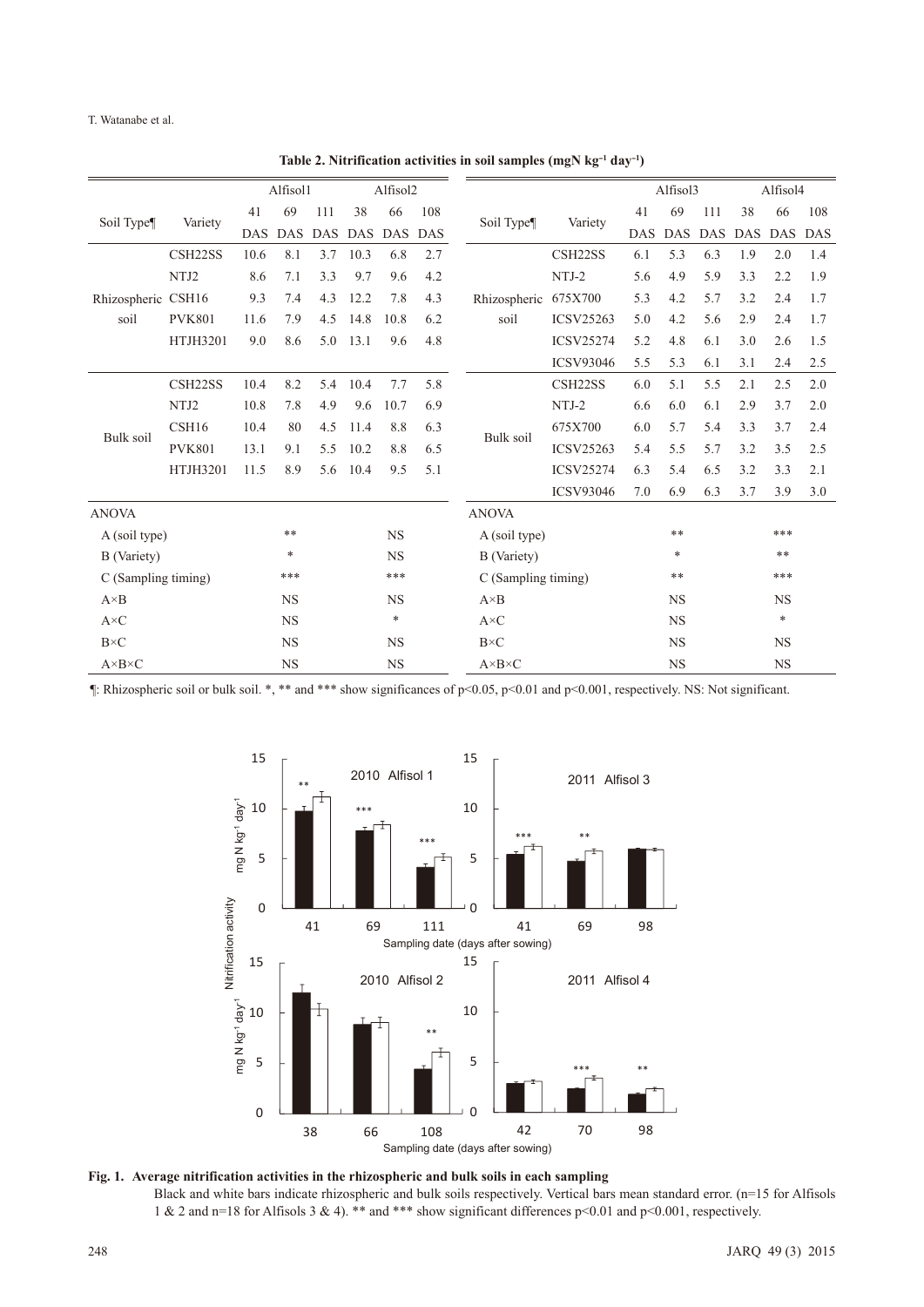#### Low Nitrification Activity in Rhizosphere of Field-Grown Sorghum



**Fig. 2. Average rate of decline in ammonium in the rhizospheric and bulk soil in each sampling** Black and white bars indicate rhizospheric and bulk soils respectively. Vertical bars mean standard error (n=15). \*\* and \*\*\* show significant differences p<0.01 and p<0.001, respectively. Data for the Alfisol 2 (66 DAS) and Alfisols 3 and 4 were

not available because the KCl used for the extraction was contaminated by ammonium.

**Table 3. Results of analysis of variance to evaluate the effects of rhizospheric or bulk × variety × timing of the sampling on soil pH**

|                                        | Alfisol 1 | Alfisol 2 | Alfisol 3 | Alfisol 4 |
|----------------------------------------|-----------|-----------|-----------|-----------|
| A (Rh or Bulk)                         | <b>NS</b> | <b>NS</b> | ***       | $***$     |
| B (Variety)                            | <b>NS</b> | *         | <b>NS</b> | <b>NS</b> |
| $C$ (Timing)                           | $\ast$    | $***$     | ***       | $\ast$    |
| $A \times B$                           | NS        | <b>NS</b> | <b>NS</b> | <b>NS</b> |
| $\mathbf{A} \!\!\times\!\! \mathbf{C}$ | <b>NS</b> | <b>NS</b> | $\ast$    | <b>NS</b> |
| $\mathbf{B} \!\!\times\!\! \mathbf{C}$ | <b>NS</b> | <b>NS</b> | <b>NS</b> | <b>NS</b> |
| $A \times B \times C$                  | NS        | <b>NS</b> | <b>NS</b> | <b>NS</b> |

\*, \*\* and \*\*\* show significances of p<0.05, p<0.01 and p<0.001, respectively. NS: Not significant.



**Fig. 3. Average pH (H2O, 1:2) of the rhizospheric and bulk soils in each sampling** Black and white bars indicate rhizospheric and bulk soils respectively. Vertical bars mean standard error (n=15 for Alfisols 1 & 2 and n=18 for Alfisols 3 & 4). \*, \*\* and \*\*\* show significant differences p<0.05, p<0.01 and p<0.001, respectively.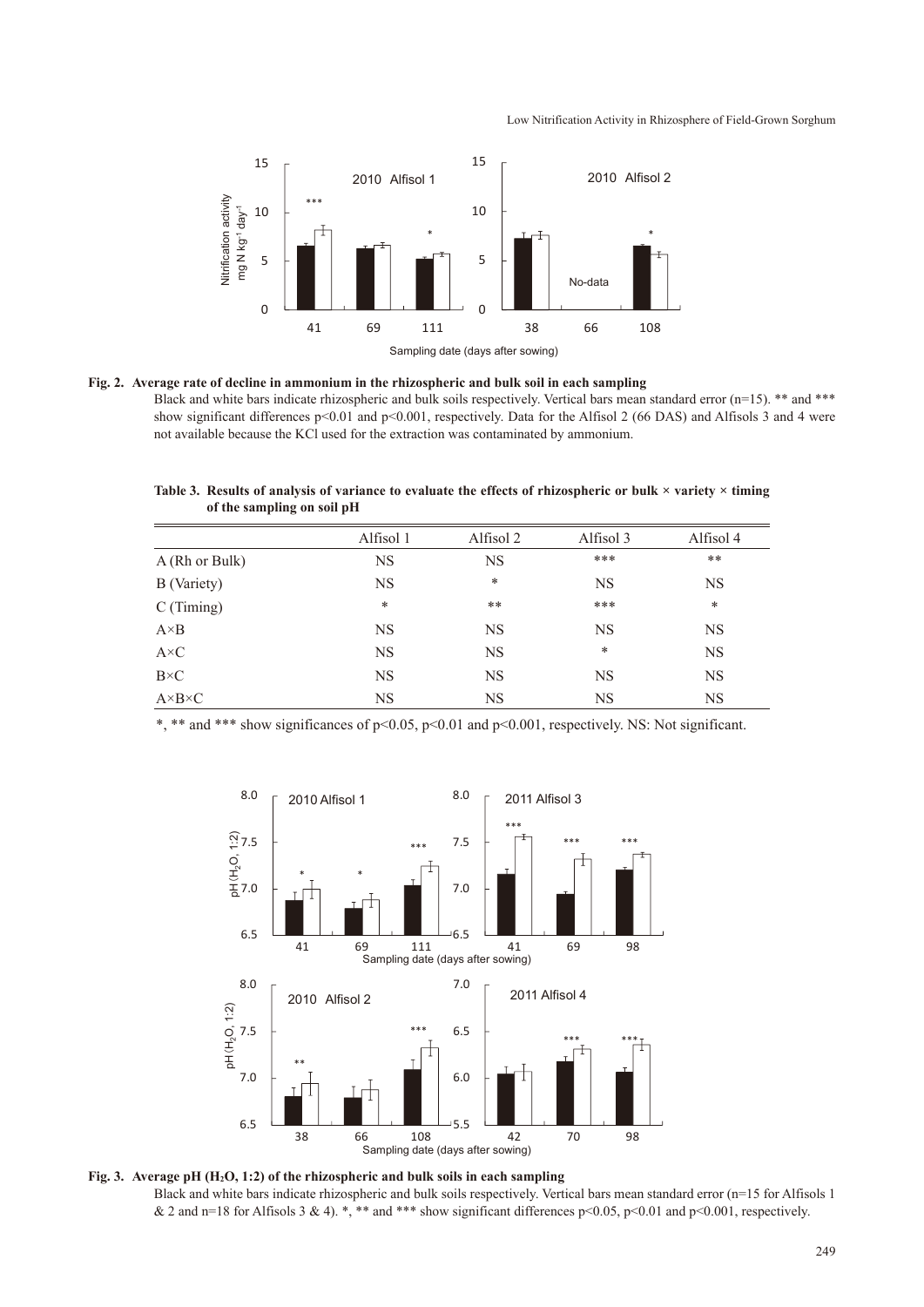#### T. Watanabe et al.



Fig. 4. Relationship between nitrification activity and soil pH (H<sub>2</sub>O, 1:2) of rhizosphere soil \*, \*\* and \*\*\* show significant positive correlation p<0.05, p<0.01 and p<0.001, respectively. The upper, center and lower graphs indicate samples collected for the first, second and last time for each field, respectively.

| Alfisol 1 |                |                |      | Alfisol 2 |           |                |       |  |
|-----------|----------------|----------------|------|-----------|-----------|----------------|-------|--|
| 41DAS     | 69DAS          | 111DAS         | Avg. | 38DAS     | 66DAS     | 108DAS         | Avg.  |  |
| $-3$      | $\overline{2}$ | 33             | 11   | 17        | 11        | 53             | 27    |  |
| 20        | 9              | 32             | 20   | $-17$     | 10        | 35             | 9     |  |
| 10        | 7              | 6              | 8    | 6         | 9         | 30             | 15    |  |
| 10        | 13             | 17             | 13   | $-36$     | $-24$     | $\overline{2}$ | $-19$ |  |
| 19        | 3              | 11             | 11   | $-31$     | $-1$      | 5              | $-9$  |  |
|           | Alfisol 3      |                |      |           | Alfisol 4 |                |       |  |
| 41DAS     | 69DAS          | 98DAS          | Avg. | 42DAS     | 70DAS     | 98DAS          | Avg.  |  |
| $-3$      | $-8$           | $-14$          | $-8$ | 10        | 19        | 27             | 19    |  |
| 16        | 19             | 4              | 13   | $-15$     | 38        | 4              | 9     |  |
| 13        | 27             | $-7$           | 11   | 3         | 34        | 27             | 21    |  |
| 7         | 22             | $\overline{2}$ | 10   | 10        | 33        | 27             | 24    |  |
| 19        | 12             | 6              | 12   | 6         | 21        | 25             | 17    |  |
| 22        | 22             | 4              | 16   | 9         | 32        | 10             | 17    |  |
|           |                |                |      |           |           |                |       |  |

**Table 4. Nitrification inhibition (%) in rhizospheric soil of sorghum varieties**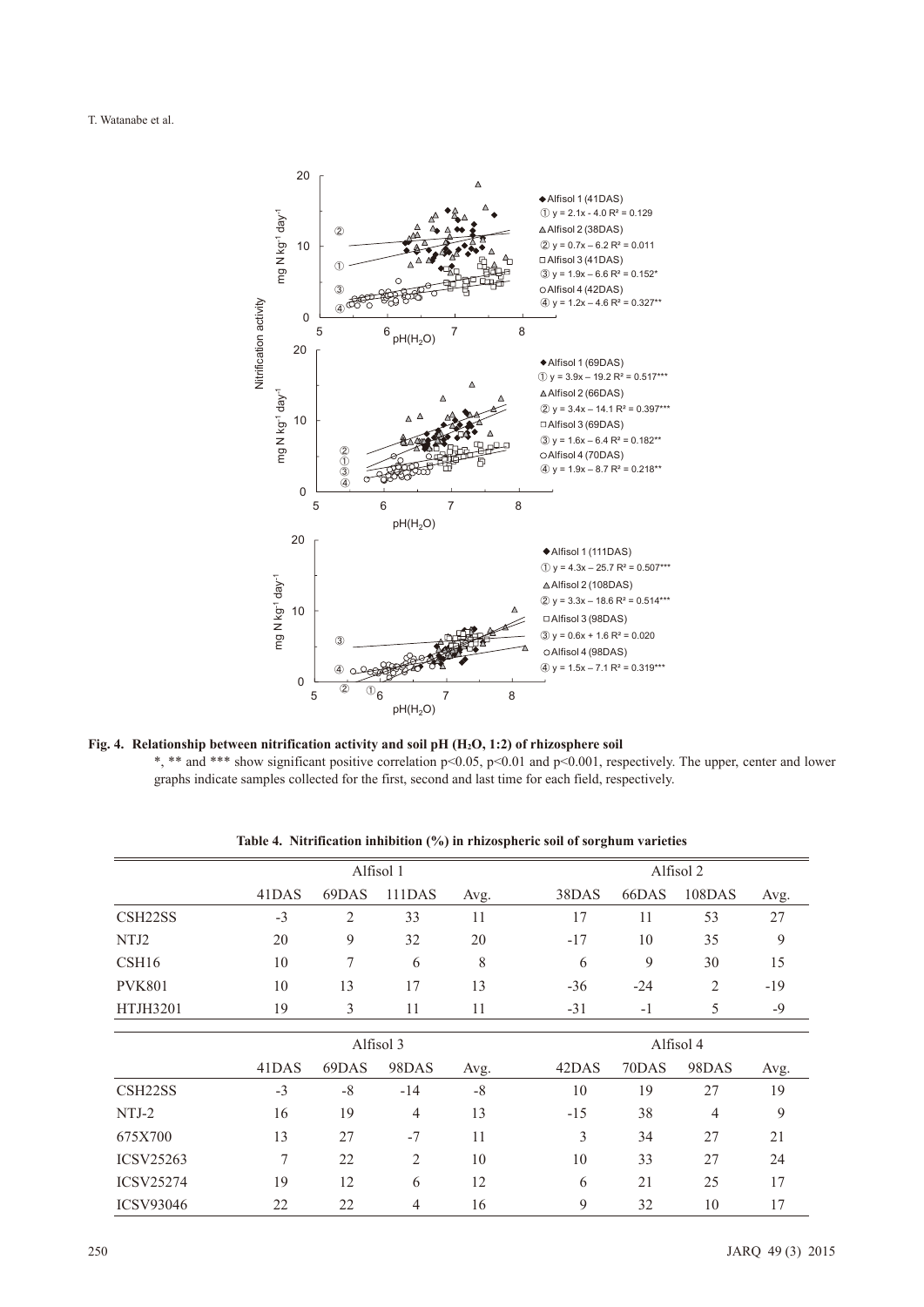samplings in 2010, but this trend was not observed in 2011 to the same degree as in the rhizospheric soils.

It was shown that acidifying the soil by applying sulfuric acid decreased the nitrification activity to the same degree as observed in rhizospheric soils (Fig. 5).

#### **Discussion**

The nitrification activity and soil pH showed a positive correlation on nine of the 12 sampling occasions (Fig. 4). In addition, the rhizospheric soil samples showed significantly lower nitrification activity and soil pH than the bulk soil samples in 8 and 10 of the 12 sampling times, respectively (Fig. 1 and 3), which suggests that the lower nitrification activity in the rhizospheric soil in the sorghum field would be due to acidification. This assumption is supported by the decline in nitrification activity alongside a drop in soil pH by adding sulfuric acid (Fig. 5). The slopes of the regression lines in Fig. 4 were almost comparable of those in Fig. 5. Although we cannot exclude the possibility that other mechanisms were working, it could be concluded that the acidification of rhizospheric soil would play a significant role in inhibiting nitrification by sorghums in Alfisol fields.

Analyzed data of the nitrification activities and soil pH seemed to be scattered around the linear regression line for the four experimental fields during the third sampling time (bottom graph in Fig. 4). In Alfisols 1 and 2, the nitrification activities of the soil samples collected during the first and second sampling times exceeded those at the third sampling time (Fig. 1 and 4). We suspect that the nitrification was accelerated in these samples due to highly available ammonium (ammonia). Some samples collected from Alfisols 1 and 2 at the first and second top-dressing contained higher ammonium and nitrite  $+$  nitrate concentrations than those collected at the third sampling time (data not shown). It is known that nitrification becomes active after nitrogen fertilizers such as urea and ammonium sulfate are applied (Sahrawat 2008). In addition, we suspect that the availability of ammonium (ammonia) was widely uneven in the field for 1 week or more after the urea applications. Under such conditions, nitrification might be partially accelerated and the unevenly accelerated nitrification might disturb the relation between nitrification and soil pH. The nitrification activity and soil pH showed no significant correlation in Alfisols 1 and 2 during the first sampling. Despite significant correlation between nitrification activity and soil pH in Alfisols 1 and 2 during the second sampling, the dispersion of the correlation exceeded that for the third sampling. The nitrification activity probably returned to a stable and uniform condition by the time of the third sampling i.e. more than 1 month after the second top-dressing. For the samples in Alfisols 3 and 4, no such tendency emerged. We cannot find a plausible explanation for these differences among Alfisols 1  $& 2$  and 3  $& 4$ , respectively.

Plants uptaking  $NH_4$ <sup>+</sup> release protons to the rhizosphere to counterbalance the corresponding excess of positive charges, thereby reducing the rhizosphere pH (Gahoonia et al. 1992, Imas et al. 1997). It can be predicted that lower nitrification activity in the rhizospheric soil due to such acidification may be observed not only in sorghum, but also other plant species. The reduced pH in rhizospheric soil might be due to organic acids exudated from the sorghum roots. Many plants, including sorghum, are known to release organic acids from their roots (Jones 1998, Schwab et al. 1983). Plants also release significant amounts of photosynthetically derived compounds into the



#### **Fig. 5. Effects of soil pH modification on nitrification activity**

The bulk and bare soils (−N) from Alfisol 3 were amended with sulfuric acid solution of three different strengths (0, 6.9  $\times$ 10-5 and 1.4 × 10-4 mol kg-1 dry soil). The bulk and bare soils (−N) from Alfisol 4 were also amended with sulfuric acid solution of three different strengths  $(0, 6.0 \times 10^{-5}$  and  $1.2 \times 10^{-4}$  mol kg<sup>-1</sup> dry soil) ① ② ③ ④ indicate the regression line for the Tr. 1, 2 and 3 of the bare soil of Alfisol 3, the bare soil of Alfisol 4, CSH22SS (Bulk) of Alfisol 3 and CSH22SS(Bulk) of Alfisol 4, respectively.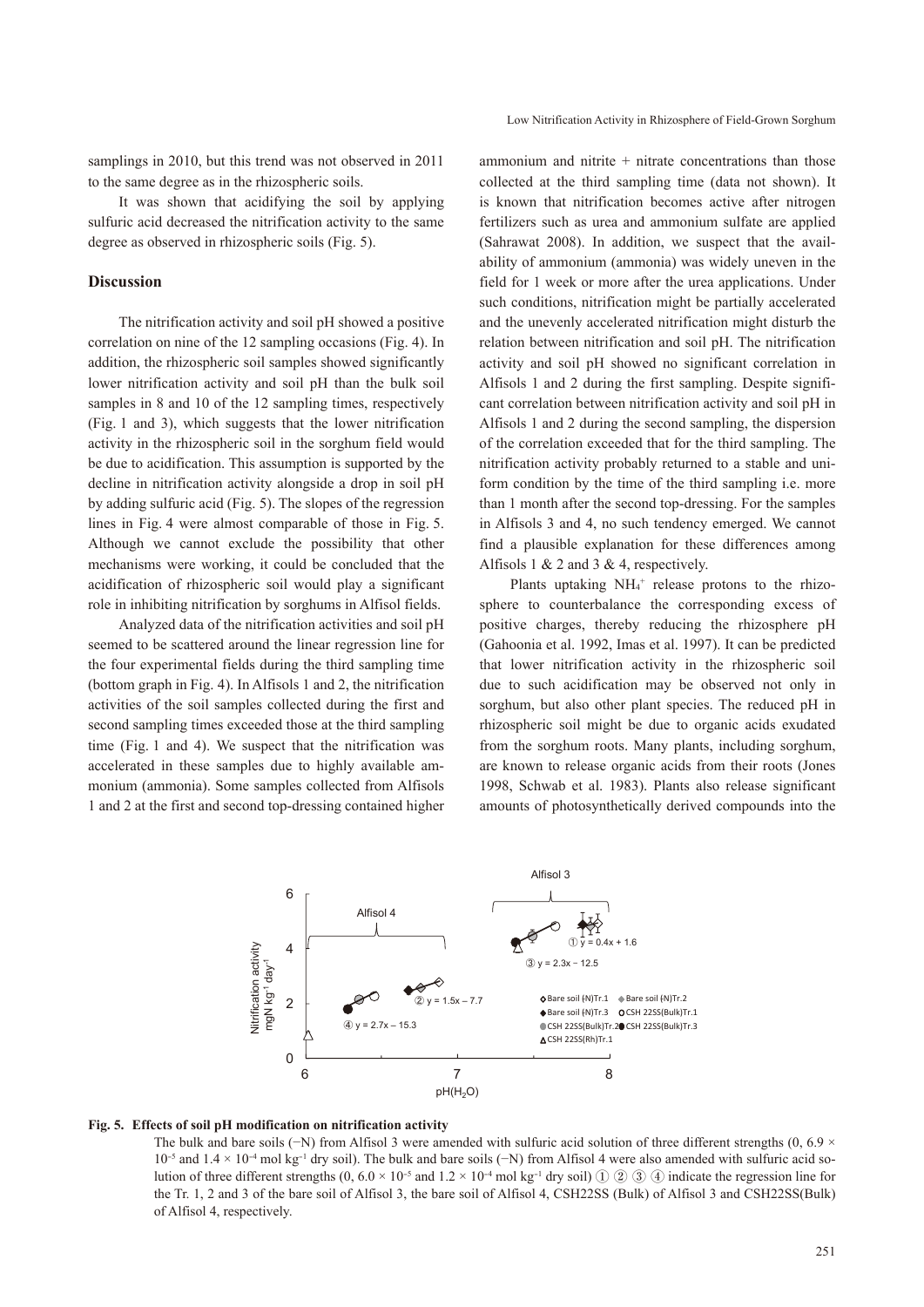#### T. Watanabe et al.

rhizosphere through root exudation and these compounds affect microbial abundance and activity in the rhizospheric soil compared to bulk soil (El-Shatnawi & Makhadmeh 2001, Shi et al. 2011). Subbarao *et al*. (2009b) reported that sorgoleone, a *p*-benzoquinone exuded from sorghum roots, has a strong inhibitory effect on ammonia-oxidizing bacteria (*Nitrosomonas sp.*) and hence concluded that th e compound contributes significantly to the BNI activity of sorghum. Considering the molecular structure, it is unlikely that exudation of sorgoleone decreases soil pH in the rhizosphere. Accordingly, it is expected that the inhibitory mechanism of nitrification by BNI compounds such as sorgoleone may be triggered not through acidification, but a more direct pathway. As Dayan (2006) reported that sorgoleone production increased with declining pH of hydroponic media, soil pH may affect BNI through root exudates. Since BNI theory has been developed in hydroponic systems with bioassays in laboratories, it has yet to be proven in soil-plant systems, particularly in fields where crops are cultivated. Although our study showed that acidification of soil would be a main driving force for nitrification inhibition in rhizosphere, root exudates such as sorgoleone also may enhance BNI simultaneously. Mainly due to technical difficulties in soil, which contains numerous and wide-ranging organic compounds, it remains unclear whether specific compounds exudated from plants inhibit nitrification in the soil-plant system. Further studies are necessary to clarify the contribution of root exudates to the BNI activity in the field.

The nitrification inhibition we detected in the sorghum field is considered rather moderate and can be observed only at a certain distance from the root surface i.e. the rhizospheric soil. It seems the BNI of the sweet sorghum detected in this study is so moderate that its effect in terms of improving nitrogen fertilizer efficiency would be limited. Many environmental factors such as aeration (oxygen), temperature, moisture and the abundance of ammonium ions affect nitrification in soil (Sahrawat 2008, Yuan et al. 2005). We must find plants with stronger BNI and/or conditions under which nitrification will work to favor nitrogen usage by crops in the field.

### **Acknowledgements**

We appreciate Drs. Hiroshi Uchino, Karri Ramu Reddy and Tomohiro Kurai for their help with our study. We also appreciate Drs. Belum V. S. Reddy, Srinivasarao P. and Ashok Kumar for kindly supplying the seeds used for our study.

# **References**

Dayan, F. E. (2006) Factors modulating the levels of the allelochemical sorgoleone in sorghum bicolor. *Planta*, **224**, 339-346.

- El-Shatnawi, M. K. J. & Makhadmeh, I. M. (2001) Ecophysiology of the plant-rhizosphere system. *J Agronomy & Crop Science*, **287**, 1-9.
- Gahoonia, T. S. et al. (1992) Mobilization of phosphate in different soils by ryegrass supplied with ammonium or nitrate. *Plant Soil*, **140**, 241-248.
- Hinsinger, P. et al. (2003) Origins of root-mediated pH changes in the rhizosphere and their responses to environmental constraints: A review. *Plant Soil*, **248**, 43-59.
- Imas, P. et al. (1997) Release of carboxyl anions and protons by tomato roots. *Plant Soil*, **191**, 27-34.
- Jones, D. L. (1998) Organic acids in the rhizosphere –a critical review. *Plant Soil*, **205**, 25-44.
- Kosaki, T. (2001) Taxonomy of tropical soil. *In* Science of tropical soils, ed. Kyuma, K., Nagoya University, Nagoya, 81-82. [In Japanese].
- Miles, J. W. et al. (2004) Brachiaria-grasses. *In* "Warm-Season (C4) Grasses" eds. L. Moser, et al., ASA-CSSA-SSA, Madison, WI, USA, 745-783.
- Rao, I. M. et al. (1996) Adaptation to low fertility acid soils and nutritional requirements of Brachiaria. *In* "The Biology, Agronomy and Improvement of Brachiaria" eds. J. W. Miles, et al., CIAT, Cali, Colombia, 53-71.
- Rao, S. P. et al. (2009) Sweet sorghum for biofuel and strategies for its improvement. Information Bulletin No.77, India: International Crops Research Institute for the Semi-Arid Tropics.
- Sahrawat, K. L. (1984) Effects of temperature and moisture on urease activity in semi-arid tropical soils, *Plant Soil*, **78**, 401-408.
- Sahrawat, K. L. (2008) Factors affecting nitrification in soils, *Communication in Soil Science and Plant Analysis*, **39**, 1436-1446.
- Schwab, S. M., et al. (1983) Quantitative and qualitative effects of phosphorus on extracts and exudates of Sudan grass roots in relation to vesicular-arbuscular mycorrhiza formation. *Plant Physiol.*, **73**, 761-765.
- Shi, S. et al. (2011) Effect of selected root exudates components on soil bacterial communities. *FEMS Microbial Ecol*, **77**, 600-610.
- Subbarao, G. V. et al. (2007) Biological nitrification inhibition (BNI) — Is it a widespread phenomenon? *Plant Soil*, **294**, 5-18.
- Subbarao, G. V. et al. (2009a) Evidence for biological nitrification inhibition in Brachiaria pastures. *Proc Natl Acad Sci USA,* **106**, 17302-17307. Doi: 10. 1073/pnas.0903694106
- Subbarao, G. V. et al. (2009b) Biological nitrification inhibition (BNI) potential in sorghum. *International Plant Nutrition Colloquium* (E-Journal article), http://repositories.cdlib. org/cgi/viewcontent.cgi/article=1175&context=ipnc/xvi.
- Subbarao, G. V. et al. (2012) Biological nitrification inhibition –a novel strategy to regulate nitrification in agricultural systems, *Adav in Agronomy*, **114**, 249-302. Doi: 10.1016/B978-0-12-